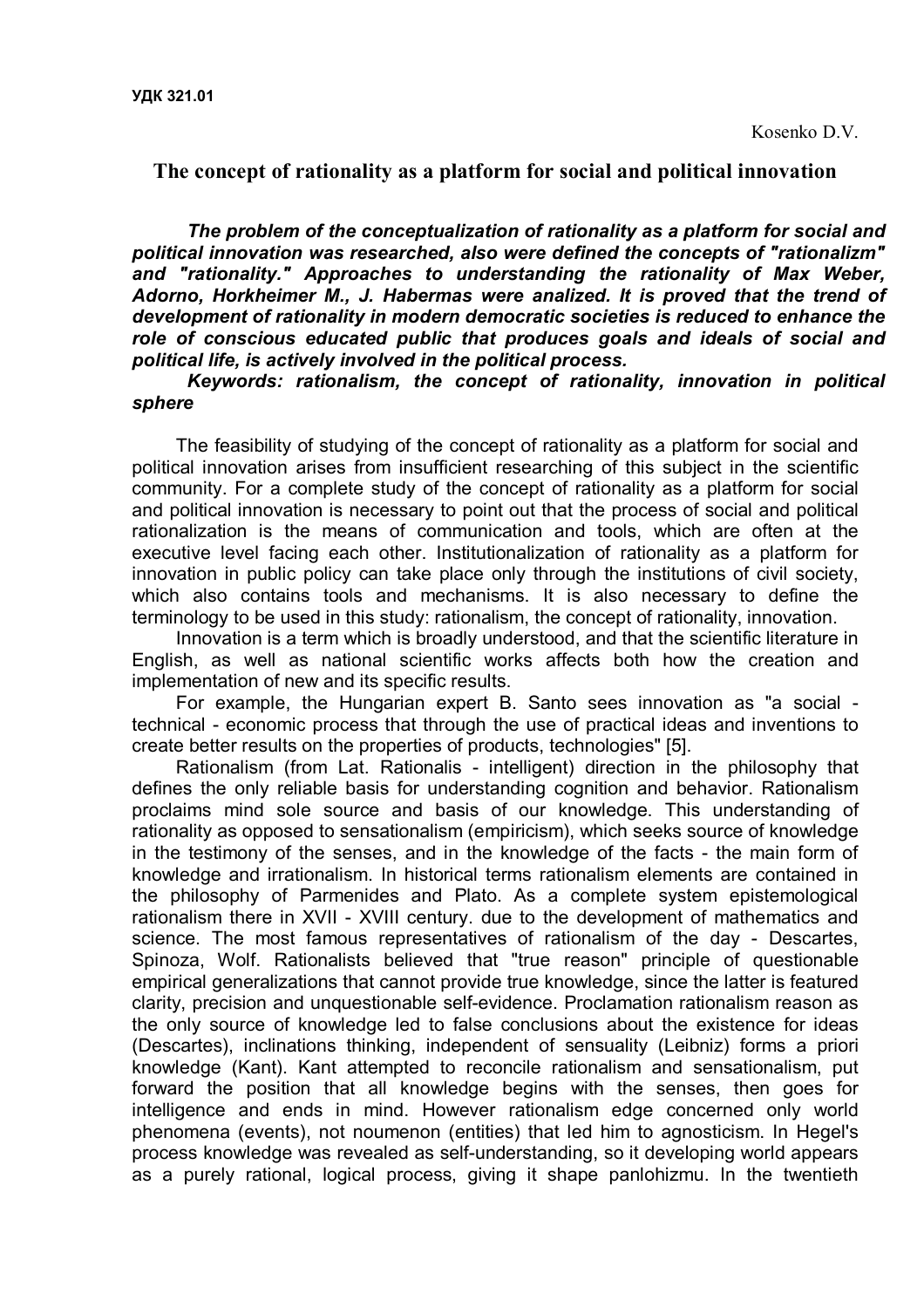century. for ignoring rationality and sensibility practice began his harsh criticism and objections from Freudianism, intuitional, pragmatism and existentialism [6, p. 539].

As part of our study is pay attention to the theory of Weber rationalization. Central research is the analysis of the famous scientist "modernization of society" as a differentiation of the capitalist economy and state, "cultural rationalization" - as the development of modern science and technology, autonomous art, ethics, principles and norms rooted in religion.

The concept of rationality is a philosophical theory of everything yardsticks universality of reason in life and knowledge. The concept of rationality in knowledge takes the form of ideas of rationalism, which uses the idea of universality of reason yardsticks for approval of priority towards thinking in relation to the senses and empirical sphere at all. The cognitive process of rationality concept originated in antiquity as an alternative mythology, mysticism, religious ecstasy, spontaneous emotional (Dionysian) behavior, fantastic tales. In this perspective, the concept of rationality acts as an appeal to reason as a means of clear, logical specified knowledge capable (as opposed to feelings) to self-criticism, analytic-synthetic activity. The modern sense of the concept of rationality is not confined to the grounds consistency, and includes in addition to methodological guidelines, epistemological and philosophical principles. The latter include: the principle of natural (to distrust anything that contradicts fundamentally scientific picture of the world); belief in the constructive power of truth as one of the highest values; principle of determination (courage to obey the directions of reason, guided by truth) and optimism (belief in the feasibility of goals, overcoming chaos, emptiness no meaningful future and our efforts). Among the epistemological and methodological guidelines conception of rationality are: the principle of accountability cognitive outcomes practical and theoretical examination of the truth, including Socratic irony demand, self-critical use of their own abstracts in dialogue with the opponent; the principle of intellectual dimension of co-existence (isomorphism cognitive and recognizable), analytical understanding of the complex phenomena as the composition of simpler components; belief in the possibility of a clear distinction between truth and falsehood; in gravity phenomena that are learned, etc. to normal. The core concept of rationality are consideration of any phenomenon in certain limits, restrictions, intervals phases, norms, numerical characteristics, which eliminates any arbitrariness and the principle of ordered sequences, which argues the need for representation of the phenomena studied in a certain system of expectations, the causal matrix , historical or logical sequence of actions that determine cognitive outcome. The concept of rationality allows describing both theoretical and practical situations, until the problem of efficiency, balance, and technological feasibility of human activity. The concept of rationality is not sufficient and requires justification general philosophical doctrines in the system and correction of the special theory of special subjects type operations, decision theory, logic practices and games theory [6, p.539]

As noted above, M.Veber - the only among the classics of social and political thought, who broke both prerequisites historical and philosophical thinking and with the basic assumptions of evolutionism, thus putting modernization task to understand the ancient European society as a result of universal historical process of rationalization . M.Veber made rationalization processes accessible to the empirical study, did not change them, so that aspects of rationality dissolved in social processes study. M.Veber left his job in the unfinished state, but guided by his theory of rationalization can reconstruct the project as a whole.

This interpretation, which has dominated in the debate in the twentieth century mainly philosophical projects - was forced out into the background in favor of a strictly sociological interpretation oriented "Economy and Society", again received recognition in the research works of Max Weber. It was when the main consideration was the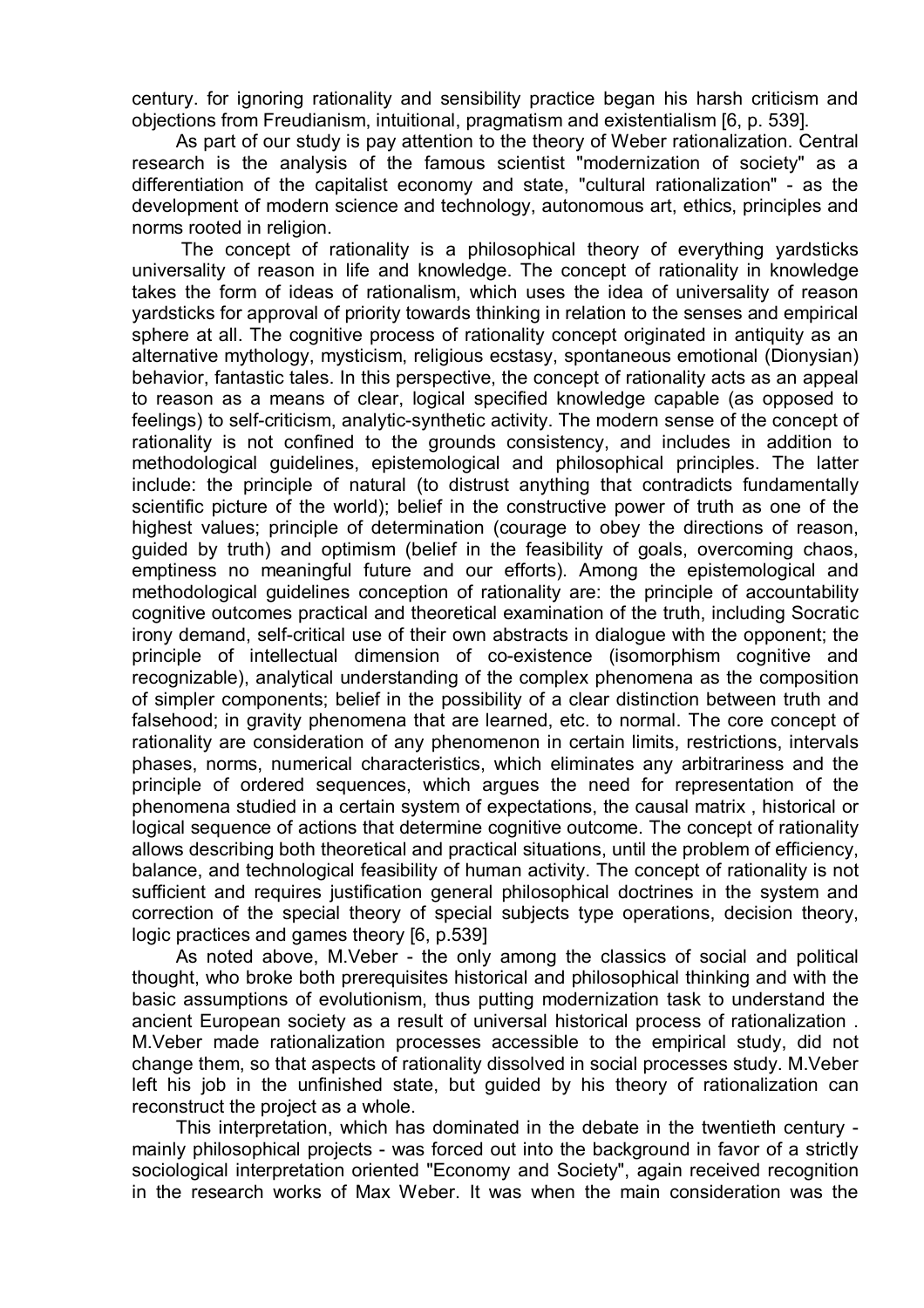prospect of a set of his works manifest contradiction. With comprehensive, albeit not clarified the concept of rationalization M.Veber analyzes that religious-historical process which should create the necessary internal conditions for the emergence of Western rationalism, but analysis of social rationalization when it is set in modern era and based on the idea of limited purpose-rationality. This notion of rationality target M.Veber shares with Marx and M. Horkheimer and Theodor Adorno [8, p. 57].

In the famous "preliminary objection" to the collection of his works on the sociology of religion, M.Veber, summing up, indicating "universal historical problem" of enlightenment which he worked all his life, namely the question of why beyond Europe 'no scientific or artistic or state or economic development has not gone by sorationalization same path, which is characteristic of the West. "In this regard, Weber lists many phenomena that point to "specific rationality inherent of Western culture." He lists below: systematic scientific theory of the law, the formal institutions of law and justice legally educated professional officials; contemporary governance of rational organization officials, acting on the basis of the law; Further amenable to computation relationships and working with a focus on profit capitalist enterprise, involving the division of household production ( separation of personal and industrial property) and management accounting, formally free labor, organized in terms of economic efficiency and scientific uses knowledge to improve the production equipment and organization of the enterprise. Finally, he points to the capitalist economic ethic which is part of sustainable lifestyles, for as much as by rational engineering and management rights, economic rationalism in its origin depends on the ability and propensity of people to certain types of practical and rational way of life in general [2, p. 381].

Following Max Weber Habermas continued his study of rationality. Famous German researcher shows that the background for Weber theory of rationalize acts *Neo*-*Kantian* philosophy of values upon which Weber analyzes the religious and metaphysical pictures of the world as a result of differentiation of cultural value spheres. This theoretical perspective allows Weber to carry out his analysis at two levels: on the one hand, in terms of universal historical emergence of modern structures of consciousness, on the other hand - in terms of implementation of these structures rationality in public institutions. Habermas puts as a systematic reconstruction set Max Weber complex of relationship between these two levels, stressing that only considering the constitutive importance of philosophical concept of "embodiment of values" can be adequately grasped the logic of historical and empirical Weber analysis of the religious world [3, p. 96].

Habermas inclined to think that now the political process develops mainly in unions, political parties, leaving the public indifferent spectator role [7, c.152]. He believes that instead of the public, which is a private person, will come a community of people united in the organization. Only in modern terms, they are able to strongly participate in the social communication using internal party and its internal channels based on them practically implement communication between state and society [3, p.102].

In our studying it is important to note that in the third part of the second chapter of the "theory of communicative action" Habermas stops on logic analysis of Weber modernization, showing what Max Weber taken as a starting point analysis (subinstitutionalization of instrumentally rational action in the form of capitalist enterprise and modern state apparatus) allows Weber consider upgrading as social rationalization. Habermas argues that modernization of Weber analysis does not exhaust the explanatory potential of his own theory. Systematically following the last we must, ultimately, be noted that the chosen path of social Europe rationalization is the only private historical form of rationalization, one of the many possible systematic, which, however, Weber identifies with the rationalization of the public in general [8, p. 251].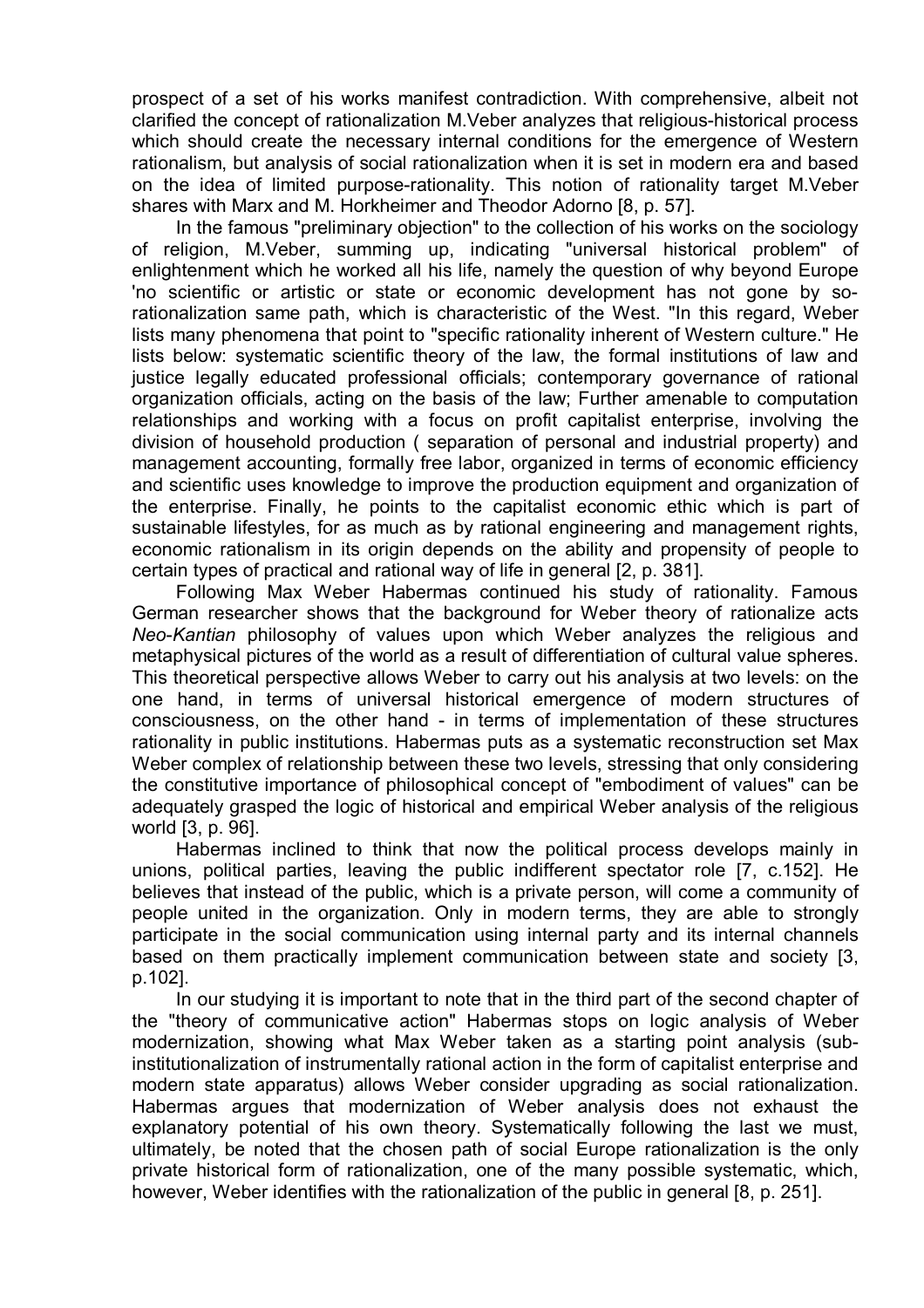The basis of the social theories in which the diagnosis gave time and that, based on the M.Veber theory, are, on the one hand, by D. Lukacs to Horkheymeru M. and Adorno, on the other - due to A. G. Freyera Helena and G. Shelski. M.Veber develops in his famous "interim review» «Zwischenbetrachtung» paradoxical understanding of rationalization based on *Neo*-*Kantian* elements, diagnosis, namely, the potential for conflict differentiated by their own values and content areas vital structures [8, p. 434].

In his diagnosis of time M. Veber closely follows the theoretical perspective, which is presented as the continuing rationalization of world historical process of separation.

The use of reason as a tool - the main feature of European civilization, the dynamics of which is presented in "Dialectics of Enlightenment" as the dynamics of selfdestruction of the civilization process. Putting diagnosis of our condition and trying to answer the question why mankind instead engage in a truly human relations, moving to a new state, similar to barbarism, M. Horkhaymer and Adorno Horkhaymer answered: New Age people overestimate their capabilities. In making the claim technical mastery over nature, and in particular its nature: "Enlightenment refers to things like a dictator to people it knows them as objects of manipulation" [1, c. 257].

M. Horkheimer and Theodor Adorno felt the organic unity of myth and rational. So they often rejected Veber approach. Based on the claims of total instrumental reason, man has destroyed much wealth. This pessimistic diagnosis given time creators "Dialectics of Enlightenment".

Adorno believed that the mind can turn even the philosophy of some importance in the search for normal life. This reveals the intention of M.Horkhaymera and Adorno critical theory as practical philosophy that seeks, on the basis of social life, to find such dialectical position that would move away from full socialization and reification of man. During removal of reification is meant the liberation from dependence and from external forces. The legal basis for his theory of Adorno saw in the idea of reconciliation, denial and suppression of grief as a way to find comfort and hope in this life, because man is mortal.

M. Horkheimer and Adorno came from the fact that the person is able to determine certain relationships in society with his will and consciousness, and thus relied on such things as late capitalist mass culture and fascism that limited the possibility of autonomous space formation of political will, which led to the fact that people only can be viewed as utopian subject of public life.

Habermas declared the paradigm shift from targeted to the communicative, reconstructed the concept of rationality which is based on the decentralized worldview (inherently communicative reason does not allow unconditionally subordinate themselves blinded self-preservation). Its scope does not extend to self-preservation entity that enters into a relationship with a system that restricts him from the world, and to symbolically structured life-world that based on interpretational success of its members and reproduced through communicative action. This Y.Habermas indicates that the integration of members of society, through the processes of understanding, finds its limits in force and conflict of interest within the meaning of systemic imperatives (as it is in the second volume of "Theory of Communicative Action" [9]. Therefore, in contrast to M. Horkheimer and Adorno, Y.Habermas, abandoning the public interpretation of rationalization as reification of consciousness that leads to the paradox that demonstrate the unsuitability of the philosophy of consciousness for constructing a theory of society, problems reification reformulated in terms of communicative action.

In his turn, the British researcher I. Lakatos closely connect the concept of rationality with the concept of internal history, and explains that the reconstruction of the latter is only possible on the basis of a theory of rationality. In other words, explains local researcher S. Rudenko, reconstruction of the internal history of science can be made on the basis of certain rational principles that are reasonable within a specific